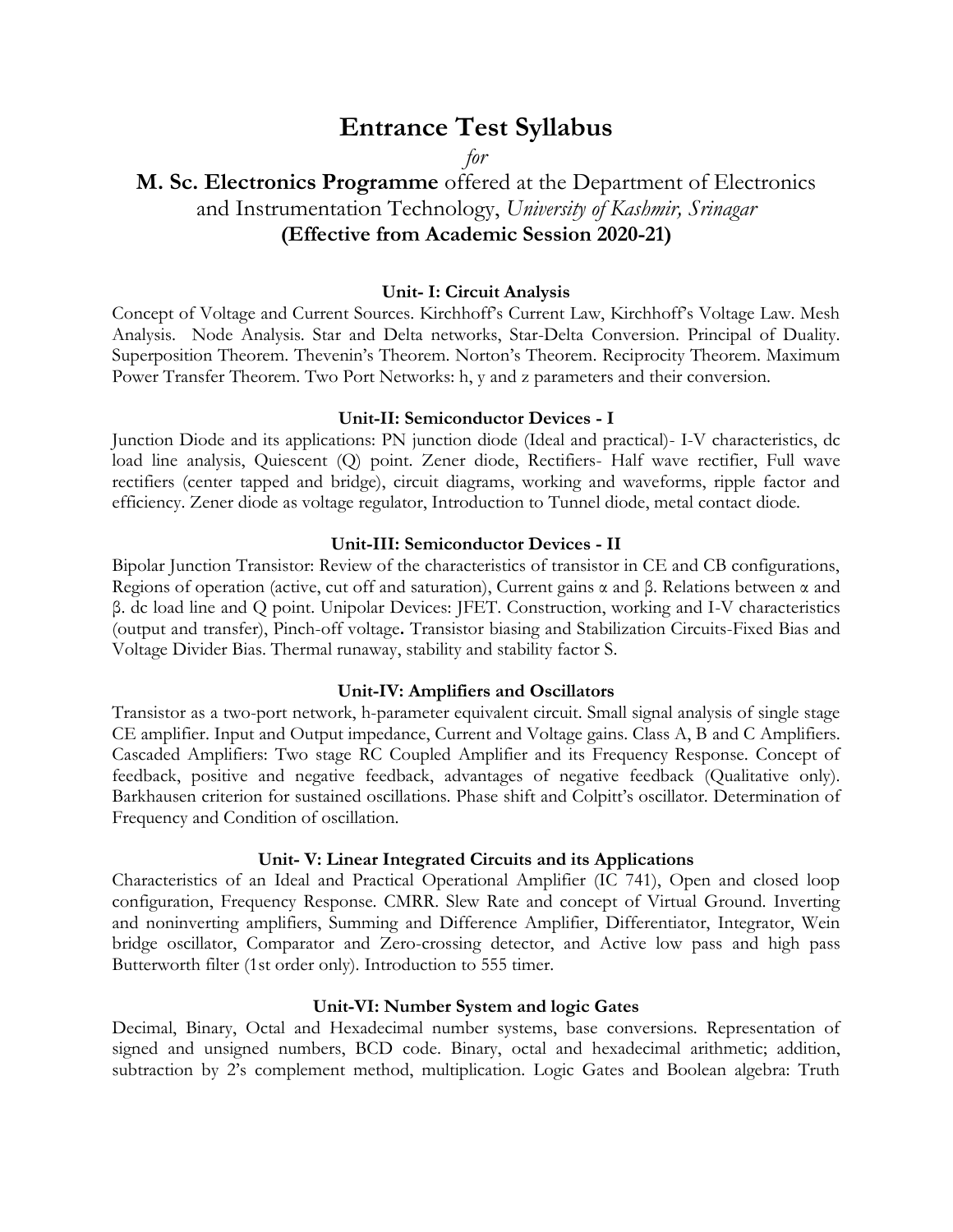Tables of OR, AND, NOT, NOR, NAND, XOR, XNOR, Universal Gates, Basic postulates and fundamental theorems of Boolean algebra.

## **Unit- VII: Combinational and Sequential Logic Analysis and Design**

Standard representation of logic functions (SOP and POS), Minimization Techniques (Karnaugh map minimization up to 4 variables for SOP). Arithmetic Circuits: Binary Addition. Half and Full Adder. Half and Full Subtractor, 4- bit binary Adder/Subtractor. Multiplexers, De-multiplexers, Decoders, Encoders.

SR, D, and JK Flip-Flops. Clocked (Level and Edge Triggered) Flip-Flops. Preset and Clear operations. Race-around conditions in JK Flip-Flop. Master-slave JK Flip-Flop. Shift registers: Serial-in-Serial-out, Serial-in-Parallel-out, Parallel-in-Serial-out and Parallel-in-Parallel-out Shift Registers (only up to 4 bits). Ring Counter. Asynchronous counters, Decade Counter. Synchronous Counter.

## **Unit- VIII: Analog Modulation**

Introduction to communication – means and modes. Need for modulation. Block diagram of an electronic communication system Amplitude Modulation, modulation index and frequency spectrum. Generation of AM (Emitter Modulation), Amplitude Demodulation (diode detector), Concept of Single side band generation and detection. Frequency Modulation (FM) and Phase Modulation (PM), modulation index and frequency spectrum, equivalence between FM and PM, Generation of FM using VCO, FM detector (slope detector), Qualitative idea of Super-heterodyne receiver

# **Unit- IX: Digital Modulation**

Channel capacity, Sampling theorem, Basic Principles-PAM, PWM, PPM, modulation and detection technique for PAM, PWM and PPM, Multiplexing. TDMA, FDMA. Need for digital transmission, Pulse Code Modulation, Digital Carrier Modulation Techniques, Sampling, Quantization and Encoding. Concept of PCM, DPCM and Delta modulation, introduction to digital pass band modulation schemes.

# **Unit- X: Mobile Telephony System**

Basic concept of mobile communication, frequency bands used in mobile communication, concept of cell sectoring and cell splitting, SIM number, IMEI number, need for data encryption, architecture (block diagram) of mobile communication network, idea of GSM, CDMA, TDMA and FDMA technologies.

# **Unit- XI: Microcomputer Organization and 8085 Architecture**

Input/Output Devices. Data storage (idea of RAM and ROM). Computer memory. Memory organization & addressing. Memory Interfacing. Memory Map. Main features of 8085. Block diagram. Pin-out diagram of 8085. Data and address buses. Registers. ALU. Stack memory. Program counter.

# **Unit- XII: 8085 Programming**

Instruction classification, Instructions set (Data transfer including stacks. Arithmetic, logical, branch, and control instructions). Subroutines, delay loops. Timing & Control circuitry. Timing states. Instruction cycle, Timing diagram of MOV and MVI. Hardware and software interrupts.

# **Unit- XIII: 8051 Microcontroller Architecture and Programming**